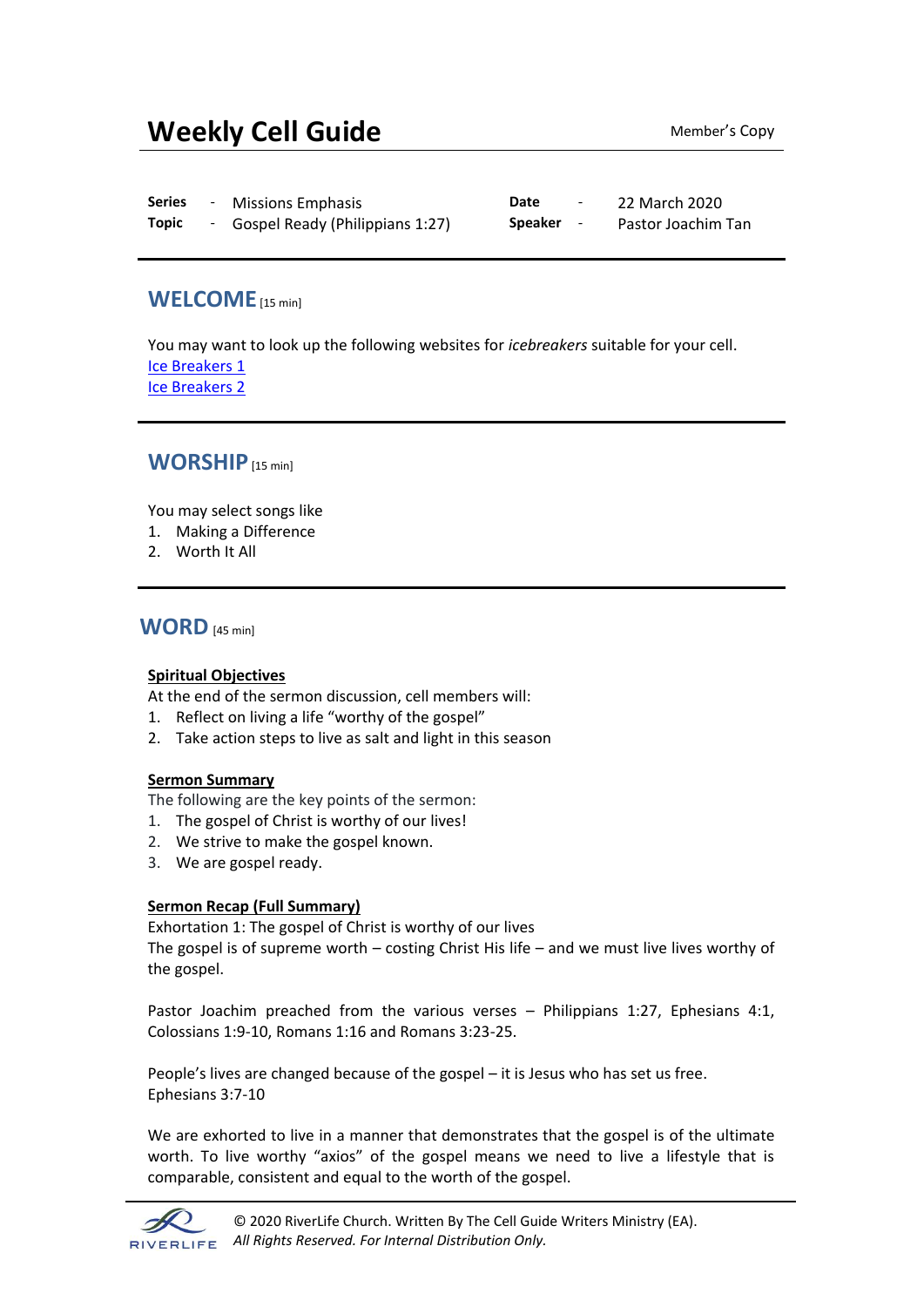Our citizenship is in Heaven (Philippians 3:20) and we are to "behave conduct our lives and live as citizens of heaven!" As citizens, we have God's resources in our lives! We are not blind to the world's events, such as the current COVID-19 crisis. With faith in God, we can respond as salt and light of the world.

Exhortation 2: We strive to make the gospel known

The Greek meaning for "strive" (sunathle) means "to struggle along with someone to gain victory". It has the root meaning of "athletes striving as a team to win a game together". The spiritual battles are intense and undeniable. Nonetheless, we know what we strive and fight for, and we all play an important part in making the gospel known.

Exhortation 3: We must be gospel ready

Whatever happens, we must be prepared to lead others to Christ. Pastor Joachim exhorted us that while mission trips are on hold until Q4, we can still give generously to the Missions Fund as well as participate actively in reaching out to our community. We can also think of ways we can work together as a cell to reach out to our loved ones who have yet to know Him.

#### **Discussion Questions**

- **1. What does it mean to live a life "worthy of the gospel"?** [15 min]
- *2.* **How can we make the gospel known to those around us?** [15 min]
- **3. What is one step you committo take in living in a way that is "worthy of the gospel"? [15 min]**